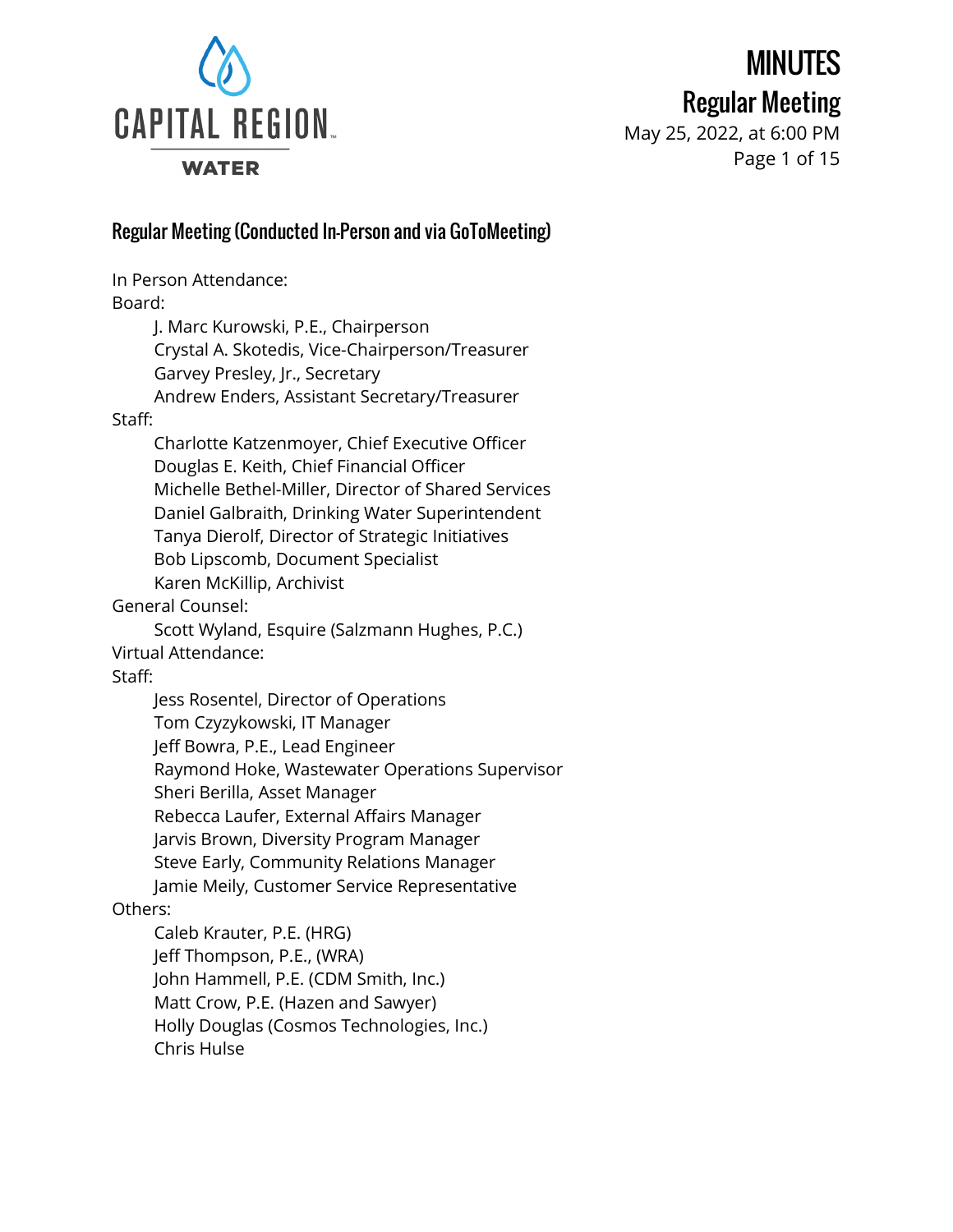

MINUTES Regular Meeting May 25, 2022, at 6:00 PM

Page 2 of 15

# I. Call to Order – Pledge of Allegiance – Roll Call

The meeting was called to order by Chairperson Kurowski at 6:00 PM.

Chairperson Kurowski stated that all Board members were present in person.

General housekeeping items were addressed by the chairperson advising that CRW is using the GoToMeeting platform for virtual meetings for the public. Under CRW's rules of decorum, all persons participating virtually must sign in with their name to properly identify themselves.

CRW posted the agenda 24 hours in advance on the website and accepted public comments via email until 4:00 PM the day of the Board meeting. The chairperson reported that CRW did not receive any public comments, therefore, no comments were read into the record.

The chairperson advised that the meeting was being recorded and will be posted on CRW's website at [capitalregionwater.com](https://capitalregionwater.com/board-meetings/) on Thursday, May 26, 2022.

#### II. Chairperson's Announcements

- **A.** An executive session under Section 708(a) of the Sunshine Act was held at 5:00 PM today to discuss personnel matters and potential claims against Capital Region Water with General Counsel.
- **B.** Today's Regular Meeting was advertised in accordance with the Sunshine Act.
- **C.** The next Regular Meeting is scheduled for Wednesday, June 22, 2022, at 6:00 PM and will be held in-person and virtually.

#### III. Committee Reports

**Budget and Finance:** Ms. Skotedis reported the committee met on May 23, 2022, and she highlighted the items listed below.

- Lengthy discussion regarding CRW's current accounts receivables.
- Collection efforts and processes for delinquent accounts were discussed. Ms. Skotedis noted that approximately 75% of customers have now either brought their balance up to date, and/or are utilizing one of the customer assistance programs to avoid water service termination.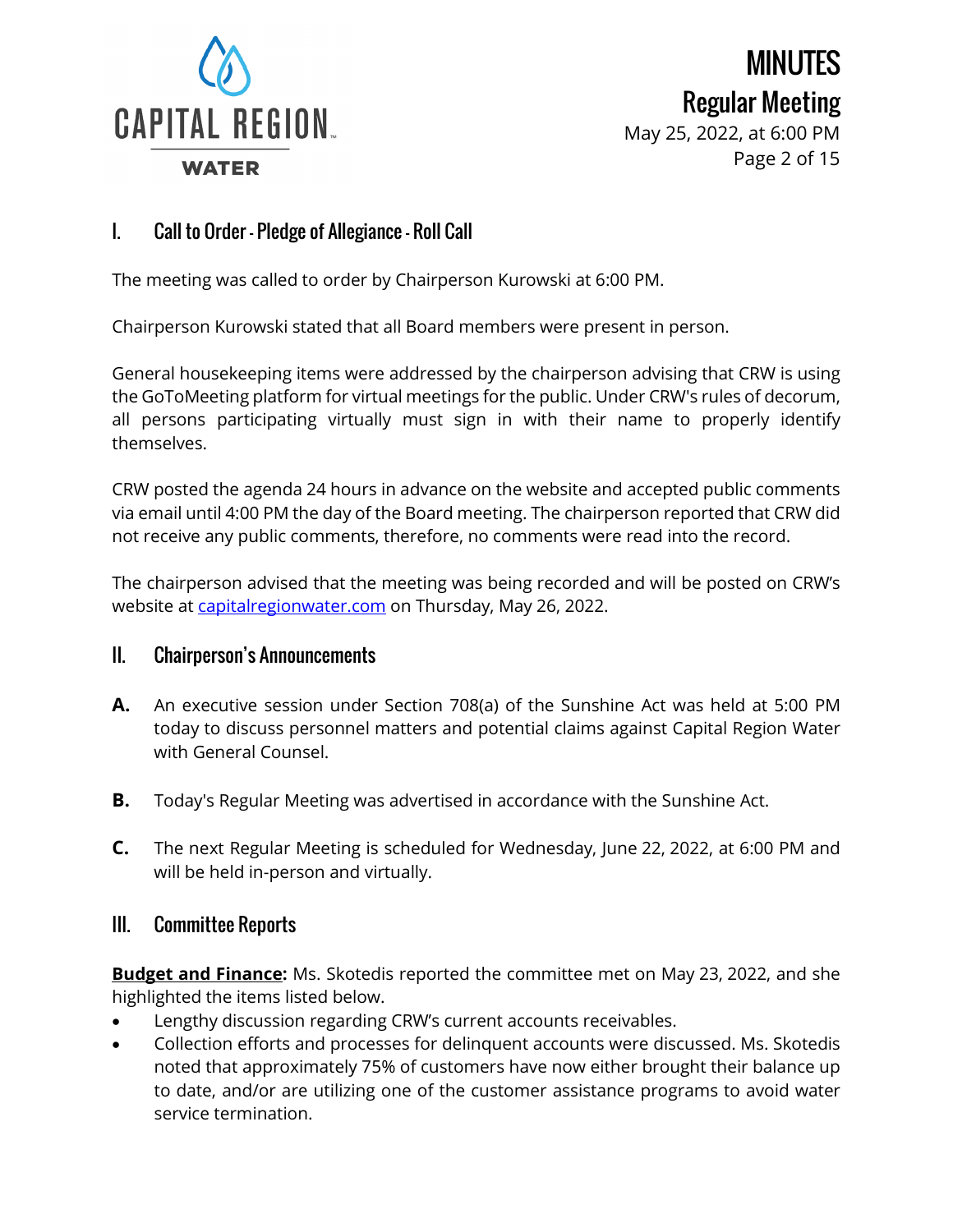

MINUTES Regular Meeting May 25, 2022, at 6:00 PM Page 3 of 15

- Investment of cash reserves were discussed with Pennsylvania Local Government Investment Fund (PLGIT).
- Several action items appear on tonight's agenda relating to PENNVEST Loan No. 85222 for a Programmatic Financing of Water capital improvements and PENNVEST Loan No. 75376 for Wastewater capital improvement projects.
- Recruitment efforts continue as CRW struggles to fill positions that were originally budgeted to be filled in 2022.
- Review of prior month's financial information.

Mr. Keith presented an overview of the April financial reports, along with a slide outlining CRW's financial position on CRW's accounts receivable balances and outstanding delinquent accounts. CRW's current accounts receivables balance is \$7.6M which is down approximately \$117K from last month.

Mr. Presley questioned Mr. Rosentel as to how many days CRW has for sludge storage due to the increased operating fees for biosolids. Mr. Rosentel stated several factors go into that calculation, but basically CRW would have approximately several weeks to a month of storage if all the sludge storage pads were completely empty.

There were no further questions from the Board.

**Personnel and Shared Services:** Ms. Skotedis reported the committee met on May 19, 2022, and highlighted the items listed below.

- Mr. Czyzykowski updated the committee on the second round of penetration testing and security patches that were done after a set of new firewalls were installed in the last three months.
- A recommendation has been made about our website hosting. Mr. Czyzykowski is working on clarification on that and will provide more information as to what their recommendation is. Ms. Skotedis will report on that as more information is made available.
- Customer service reported there were approximately 2,000 calls coming into customer service in April which is 500 calls less than last year. There doesn't appear to be any explanation for the decrease in calls.
- CRW's Customer Assistance Program (CAP) is doing very well and has paid out \$12,000 in grant funds to date in 2022, with sixty-four (64) applications. If there are any denials to a customer's application, it is due to the income level being too high.
- Low Income Household Water Assistance Program (LIHWAP): one hundred eighty-one (181) pledges were made for a total over \$172,000.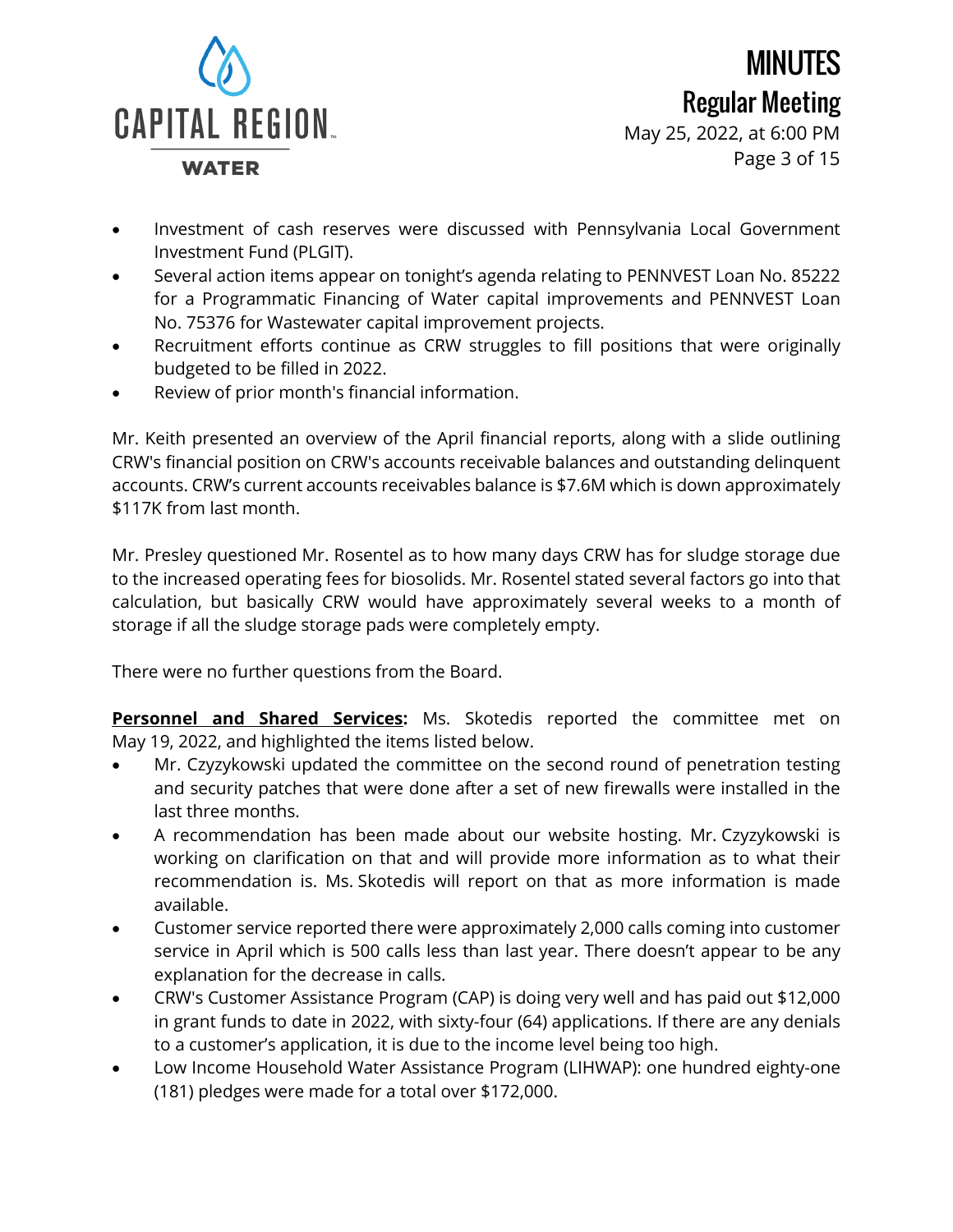

MINUTES Regular Meeting May 25, 2022, at 6:00 PM Page 4 of 15

- Emergency Rental Assistance Program (ERAP): thirty-nine (39) customers have received over \$40,000 to reduce or eliminate the balance on the accounts.
- Coronavirus Aid Relief and Economic Security Act (CARES Act): one hundred ten (110) pledges were made for a total of over \$150,000.
- Low Income Home Energy Assistance Program (LIHEAP): Ms. Skotedis reported there was a unique opportunity under the LIHWAP program that just occurred. All LIHEAP customers received a mailing from the Department of General Services (DGS) on or about May 18, 2022, advising if you were eligible for LIHEAP funds, you were automatically eligible to participate in the LIHWAP Program for additional funds dedicated to customers with delinquent utility bills. There is a substantial amount of money available to our customers for assistance. Please take advantage of this opportunity if you are eligible for LIHEAP and share the news.
- Ms. Skotedis stated the Board and staff are excited to see our customers taking advantage of these opportunities and getting the word out throughout the community.
- Recruiting efforts continue with open positions. Open positions are posted on CRW's website. There were three new hires and two transfers within the past month. CRW continues to seek electricians.
- Three employees were nominated for Employee of the Month in May. Cody Trostle-Weber, Jamie Maynard, both Laborers at the Drinking Water department, and Scott Schaeffer, Field Maintenance Worker II at the Wastewater department. All three CReW members were recognized as May Employees of the Month for their heroic efforts and commitments to CRW's core value of being "Community Focused". Ms. Skotedis congratulated Cody, Jamie and Scott!
- Ms. Skotedis stated that she has been with CRW for eight years and has never met a CRW employee out in the field, but a community steward. These types of events really show that CRW employees are not just doing their jobs of checking water and sewer lines, they are also aware of other issues and committed to events going on within the community and always put in the extra effort to go out of their way within the community.
- Mr. Enders requested that any changes that CRW makes with regard to website hosting also be brought before the Legal and Risk Management Committee for future discussion. Mr. Enders noted this is a major issue, and that CRW's insurance carrier needs to be made aware as they are monitoring these types of updates.
- Mr. Enders also congratulated the three employees of the month. Since the Employee of the Month program has been implemented, CRW employees have risen to the task of acknowledging others, even while working, and have assisted others or saved lives within our community.

There were no further questions or comments from the Board.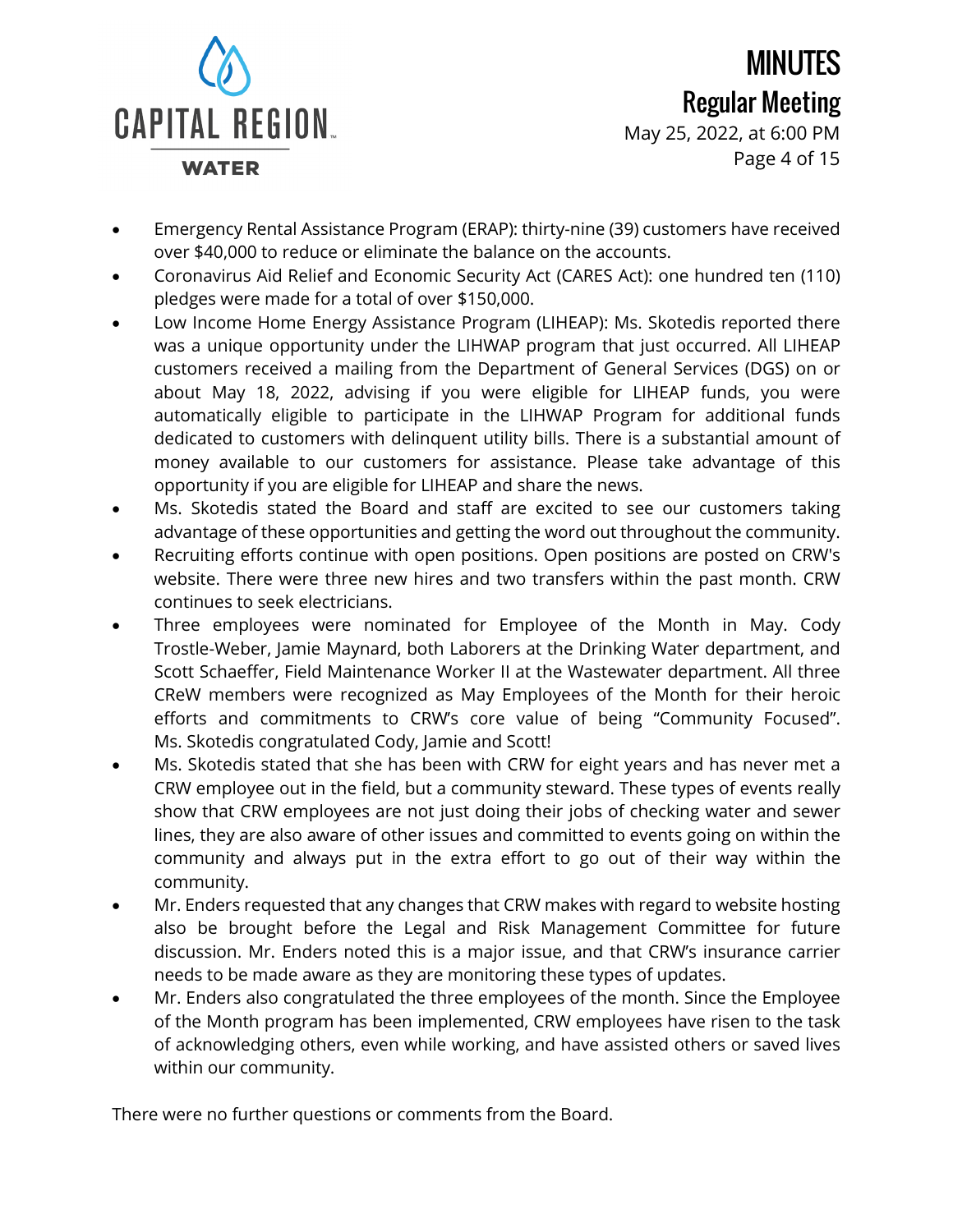

MINUTES Regular Meeting May 25, 2022, at 6:00 PM Page 5 of 15

**Operations and Engineering:** Mr. Presley reported the committee met on May 12, 2022, and highlighted the items listed below.

- All items on tonight's agenda were fully vetted during the meeting.
- Easement Agreements with the Harrisburg Redevelopment Authority and the Boys and Girls Club of Harrisburg.
- Task Order for the timbering at the DeHart facility and the recommendation of the rejection of bids for the Timber Product Harvest/Sale for MU24.
- Recommendations of award for the Front Street Interceptor rehabilitation project to Insituform Technologies, Inc. and the award of the Sewer and Water Maintenance Contract to Shiloh Paving & Excavating.
- The committee was updated on an EPA inspection that occurred on May 10, 2022 at the AWTF, and CRW expects to receive a good report.
- CRW will be participating in a simulated natural disaster for an emergency response exercise with the Harrisburg Fire Department, Dauphin County Emergency Management Agency, the Pennsylvania Emergency Management Agency, and the Public Utility Commission on May 26, 2022. More information will be made available next month.
- The committee discussed the termination of the contract with R-III Construction, Inc. on the 2021 Sewer System improvements project. Staff continues to update the committee on the status of closing out this project with R-III Construction, Inc., and when CRW will be ready to rebid the project for the remaining scope of work.
- The committee received an update on the Primary Digester project and how the contractor will be providing mitigation for the over spraying of paint to cars, buildings, and a neighboring solar field. It has taken approximately two months to put up an enclosure and the contractor will resume spraying once the mitigation material is on site in the next few weeks. Once the spraying project is complete, CRW will start the digester and the project should be at substantial completion.
- Bellevue Park and Harrisburg Camp Curtain YMCA green stormwater projects are expected to be completed by December 31, 2022.
- Ms. Katzenmoyer reported that CRW is close to finalizing the Partial Consent Decree with outstanding items scheduled to be returned to the Department of Justice.

There were no questions from the Board.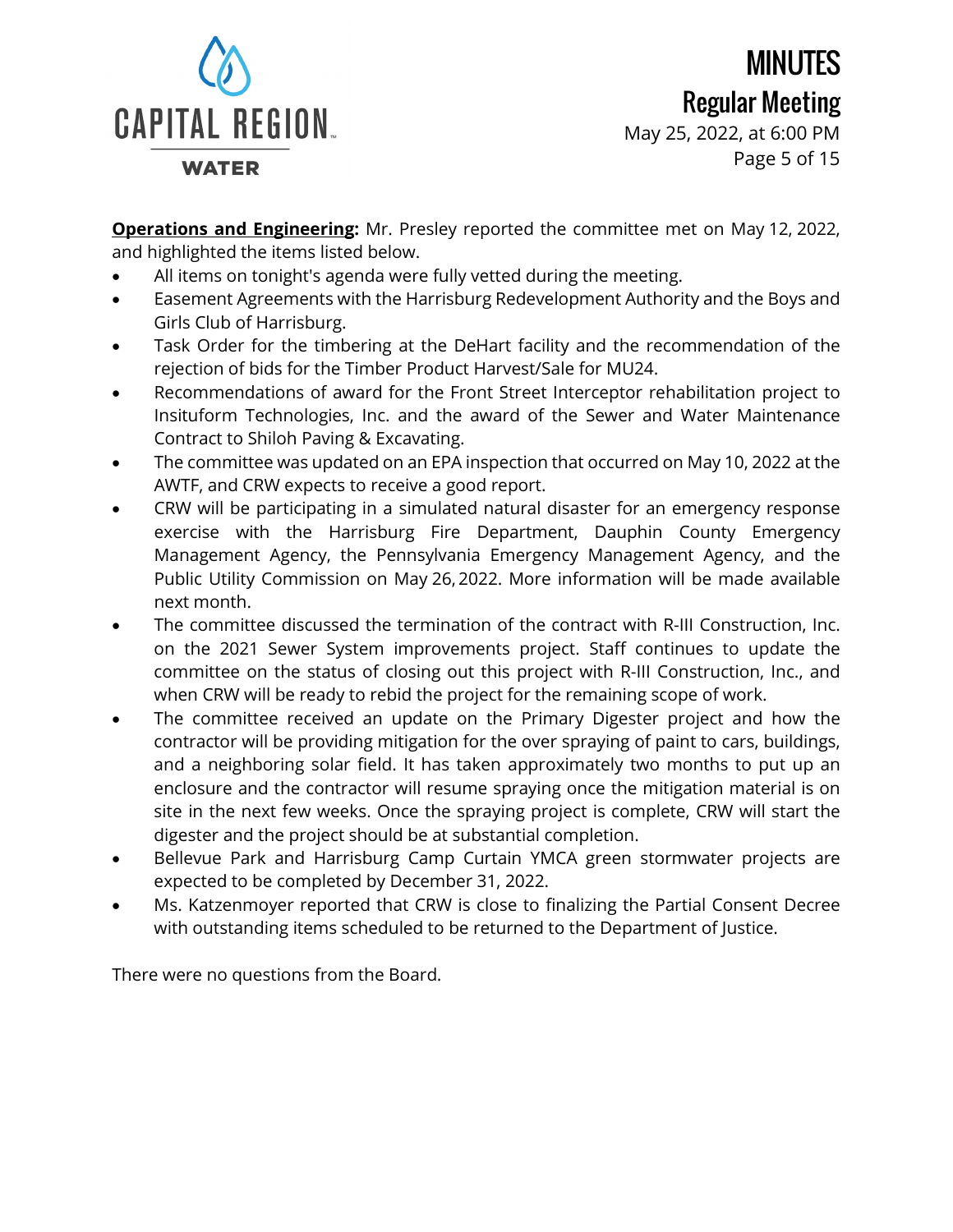

May 25, 2022, at 6:00 PM Page 6 of 15

**Legal and Risk Management:** Mr. Enders reported the committee met on May 5, 2022, and highlighted the items listed below.

- No significant insurance claims were reported.
- Insurance coverage was discussed at length and that notice would need to be provided to the underwriters regarding any updates regarding website hosting. Mr. Enders requested this issue be discussed at the next Legal and Risk Management Committee meeting to make sure detail from our transition from our prior term, cyber liability insurance provider to a renewal term is provided to update underwriting.
- The committee was updated on the status of the Partial Consent Decree and are pleased with the progress to date with the discussions with the Department of Justice.
- Professional fees and the engagement of legal counsel to standardize construction contracts, and the analysis of contracts issued by CRW for consistency.
- Current litigation issues were discussed with General Counsel.

There were no questions from the Board.

**Public Outreach and M/W/DBE:** Mr. Enders reported the committee met on May 12, 2022, and highlighted the items listed below.

- Congratulated the Strategic Initiatives team for their stormwater groundbreaking events that were held at the Harrisburg Camp Curtin YMCA, and the Bellevue Park GSI events.
- Mr. Enders attended both events and stated it was nice to see Claire Maulhardt speaking on these projects at the groundbreaking ceremonies that she so passionately supports. CRW was welcomed by the community with enthusiasm which was very nice to see. He is excited to see these projects come to life.
- The committee has two stormwater easement agreements on tonight's Agenda for approval, along with the recommendations of award to Wexcon, Inc., Insituform Technologies, Inc. and Shiloh Paving & Excavating, Inc.
- The termination of the R-III Construction, Inc. contract also has had an impact on the M/W/DBE contractors. Mr. Brown has been in contact with these subcontractors and will work with them to see if they are able to be utilized when the contract is rebid.
- A preview of the five-year report was presented by Ms. Laufer that CRW can utilize as a tool that tells a story and to hold CRW accountable for where we are now, versus where we began, regarding our M/W/DBE program.
- Eight community events were hosted in April. Many were related to Earth Week and the Greater Harrisburg Litter Cleanup. Courtesy door-to-door outreach events were also conducted and an Everbridge alert system test to ensure proper customer notifications.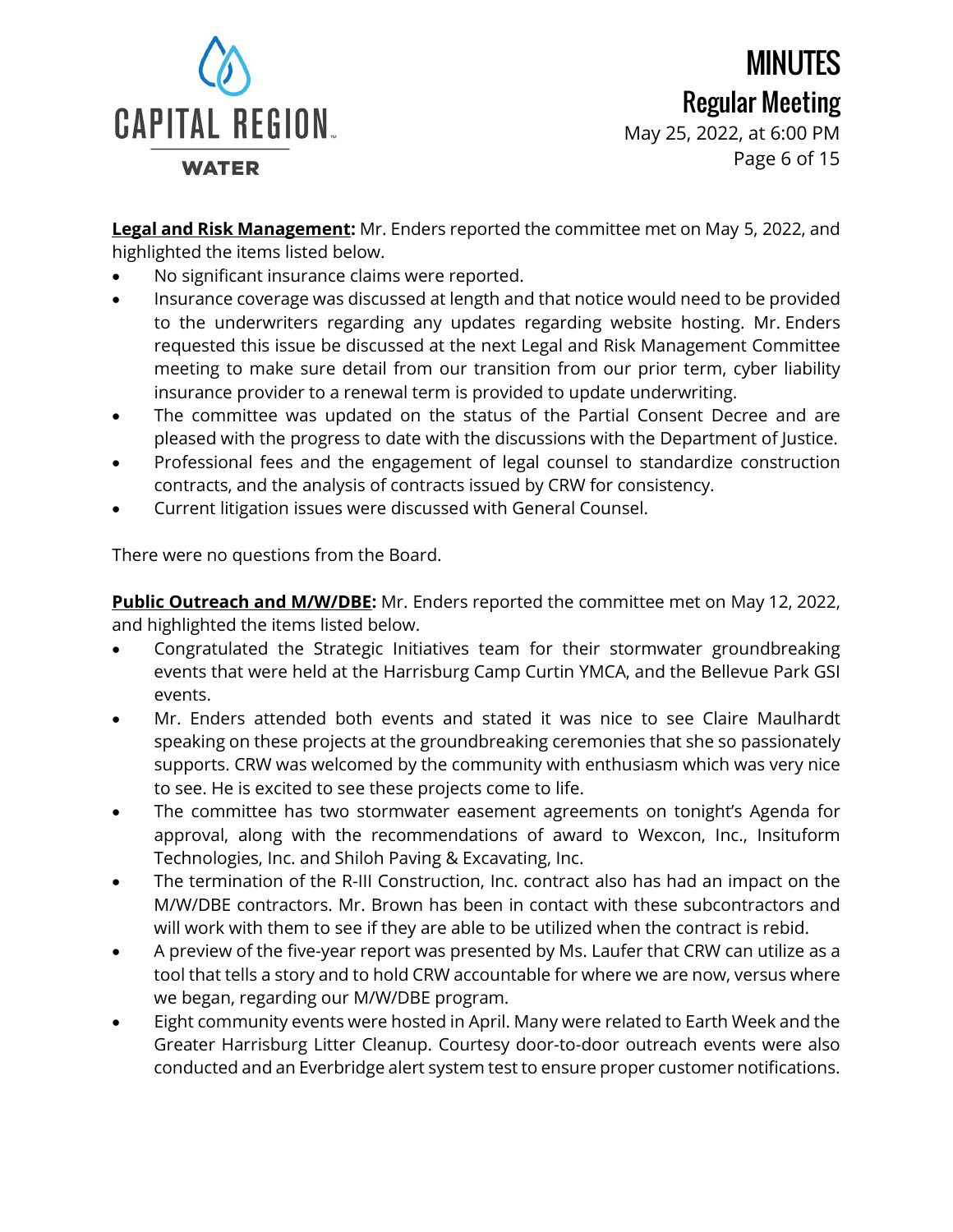

May 25, 2022, at 6:00 PM Page 7 of 15

The committee was also provided with a preview of the new signage that will be installed on Riverfront Park for all Combined Sewage Overflow (CSO) outfalls. If the public has any questions, contact CRW at 888-510-0606. Look for the new signs to be installed in June 2022.

There were no questions from the Board.

# IV. Management Report

The monthly Management Report was provided to the Board in advance of the meeting and posted on CRW's website. Ms. Katzenmoyer highlighted the additional items listed below.

- Ms. Katzenmoyer congratulated Cody Trostle-Weber, Jamie Maynard and Scott Schaeffer for their heroic acts in coming to the assistance of community members. We have quite the heroes within our CReW. These heroic acts over the last few months have shown how much our CReW members are upholding CRW's core values of tapping into the community to assist, and even to assist outside of their normal job duties.
- CRW learned that one of our own CReW members (Jermaine Taylor) lost his home and a family pet in the horrific fire on May  $24<sup>th</sup>$  in Harrisburg. The fire displaced more than thirty (30) residents. She reported Jermaine Taylor and his wife were unharmed. CRW is doing everything in our power to assist them during this time.
- CRW remains committed to the education and public notification of combined sewer overflow (CSO) activity. Under federal regulation, CRW is mandated to provide proper signage for CSO outfalls. She presented the updated versions of the new signage that will be installed along Paxton Creek and Riverfront Park which identifies the CSO outfall number, along with warning details, asset identification and contact information for callers to report issues to CRW. The new CSO signage is part of our City Beautiful H2O Program and is part of our wet weather compliance in response to the Partial Consent Decree requirements.
- To view CRW's City [Beautiful](https://capitalregionwater.com/resources/cbh2o-documents/) H2O Program see our website or click on the hyperlink. Here you will find material on improvements that individuals and businesses can do to do their part.
- During the month of June, CRW will be removing the outdated signage and new signage will be installed at all fifty-eight (58) CSO outfall locations. Public notice regarding the new signs is slated to occur prior to the replacement installation. Strategic Initiative personnel will be busy in June.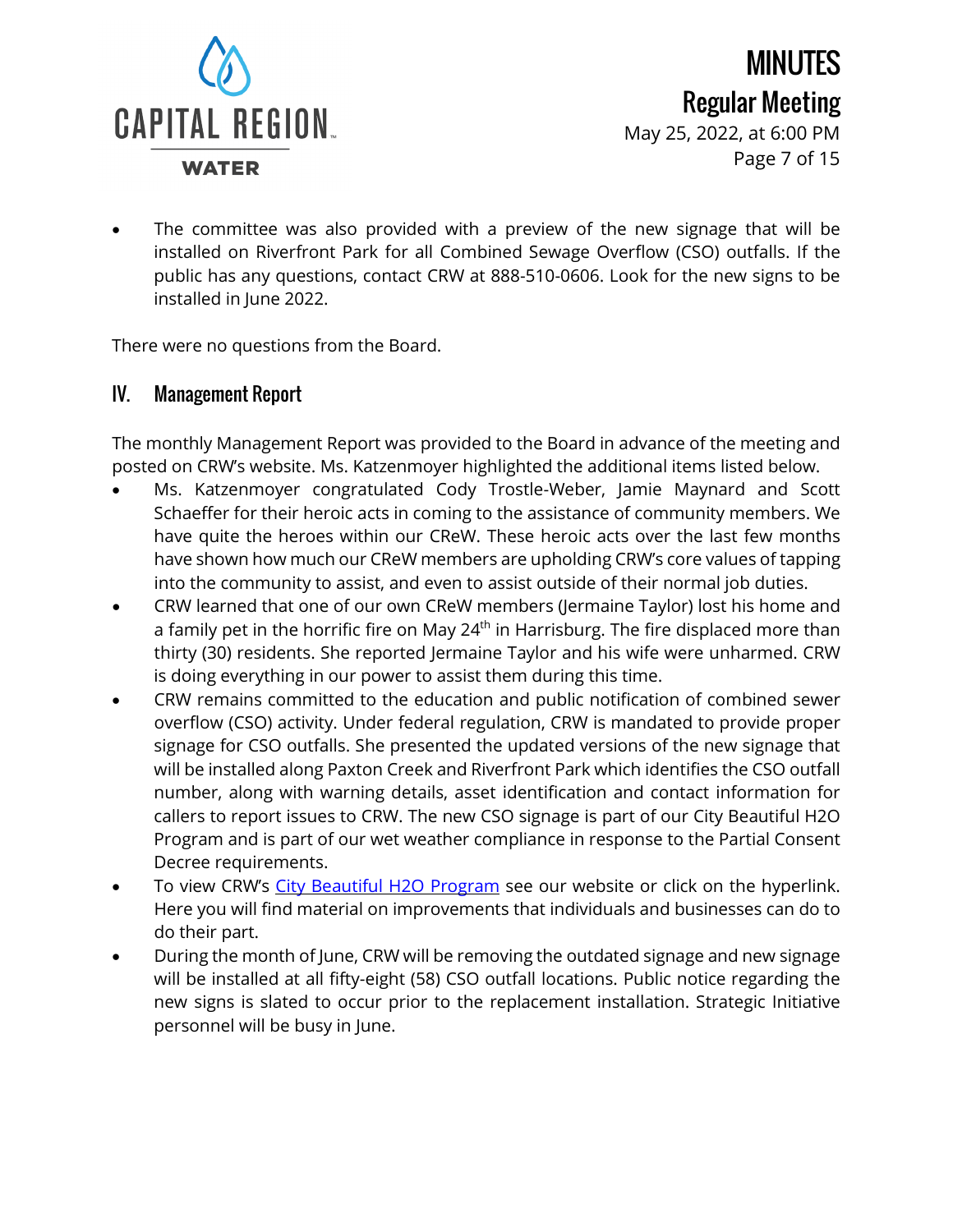

May 25, 2022, at 6:00 PM Page 8 of 15

• Thank you to Tom York, GIS Manager, who went above and beyond, and cleaned out the pond and repaired the fountain pump in front of our new office location at 3003 North Front Street, Harrisburg, PA. Tom brought his personal passion to the office for the benefit of CRW. On your way out tonight, stop and look at the pond in front of the building.

There were no additional questions from the Board.

# V. Minutes of Previous Meeting

A motion was made by Ms. Skotedis, seconded by Mr. Presley, that the Minutes of the April 27, 2022, Regular Meeting be entered into the record as presented.

The Board unanimously approved the Minutes.

- VI. Modifications or Deletions to the Agenda None.
- VII. Public Comment Agenda (3 Minutes) None.
- VIII. Old/New Business

# Administrative

A motion was made by Ms. Skotedis, seconded by Mr. Presley, that the following item be adopted, Administrative Item A.

**A. Resolution No. 2022-014 – Educational Assistance Program Policy Motion:** The Board adopts Resolution No. 2022-014 which authorizes the adoption of the amendment to the Employee Handbook regarding the Policy for the Educational Assistance Program, effective June 1, 2022.

The Board unanimously adopted Administrative Item A.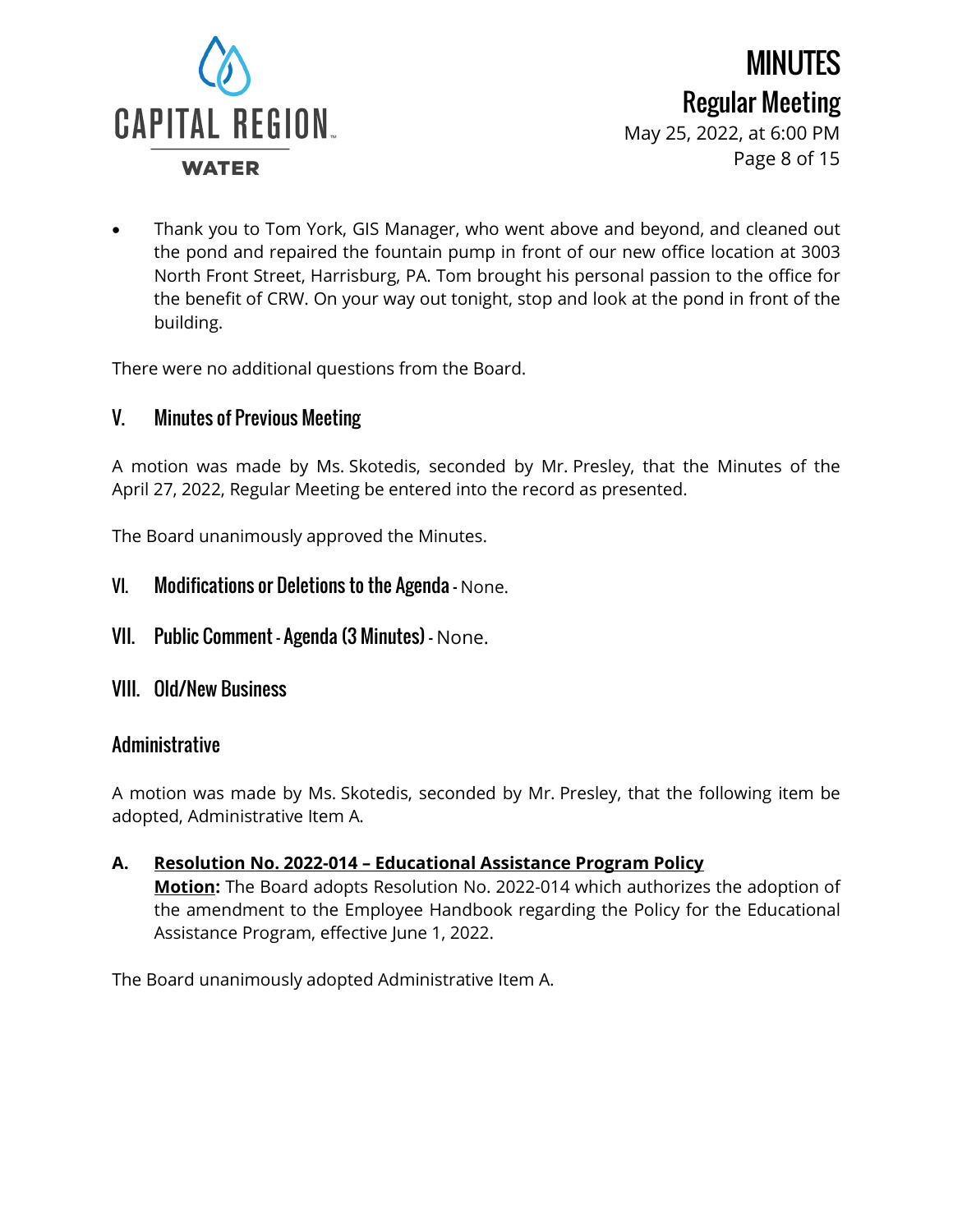

MINUTES Regular Meeting May 25, 2022, at 6:00 PM Page 9 of 15

# Drinking Water

A motion was made by Ms. Skotedis, seconded by Mr. Kurowski, that the following items be adopted by consent Drinking Water Items A. and B.:

- **A. Resolution No. 2022-009 - \$41,622,000 Water Programmatic Financing Loan with PENNVEST Loan No. 85222 (Reimbursement Resolution) Motion:** The Board adopts Resolution No. 2022-009 which authorizes the Chairperson and Secretary to execute the Reimbursement Resolution between Capital Region Water and PENNVEST for Loan No. 85222.
- **B. Resolution No. 2022-010 - \$41,622,000 Water Programmatic Financing Loan with PENNVEST Loan No. 85222 (Borrowing Resolution) Motion:** The Board adopts Resolution No. 2022-010 which authorizes the Chairperson and Secretary to execute the Borrowing Resolution between Capital Region Water and PENNVEST for Loan No. 85222.

The Board unanimously adopted Drinking Water Items A. and B.

A motion was made by Ms. Skotedis, seconded by Mr. Kurowski, that the following items be approved, Drinking Water Items C., D., and E.:

#### **C. Engagement of Dentons Cohen & Grisby, P.C. - PENNVEST Loan No. 85222**

**Motion:** The Board authorizes the Chief Financial officer to execute the engagement letter with Dentons Cohen & Grisby, P.C. in the not-to-exceed amount of \$30,000. M/W/DBE \$0.00 / 0.00%. Funding Source: Water #60800801-80100-00015 - Water Main Replacement.

#### **D. Engagement of Salzmann Hughes - PENNVEST Pro-Fi Loan No. 85222**

**Motion:** The Board authorizes the Chief Financial officer to execute the engagement letter with Salzmann Hughes in the amount of \$14,500. M/W/DBE Commitment: \$0.00 / 0.00%. Funding Source: Water #60800801-80100-00015 - Water Main Replacement.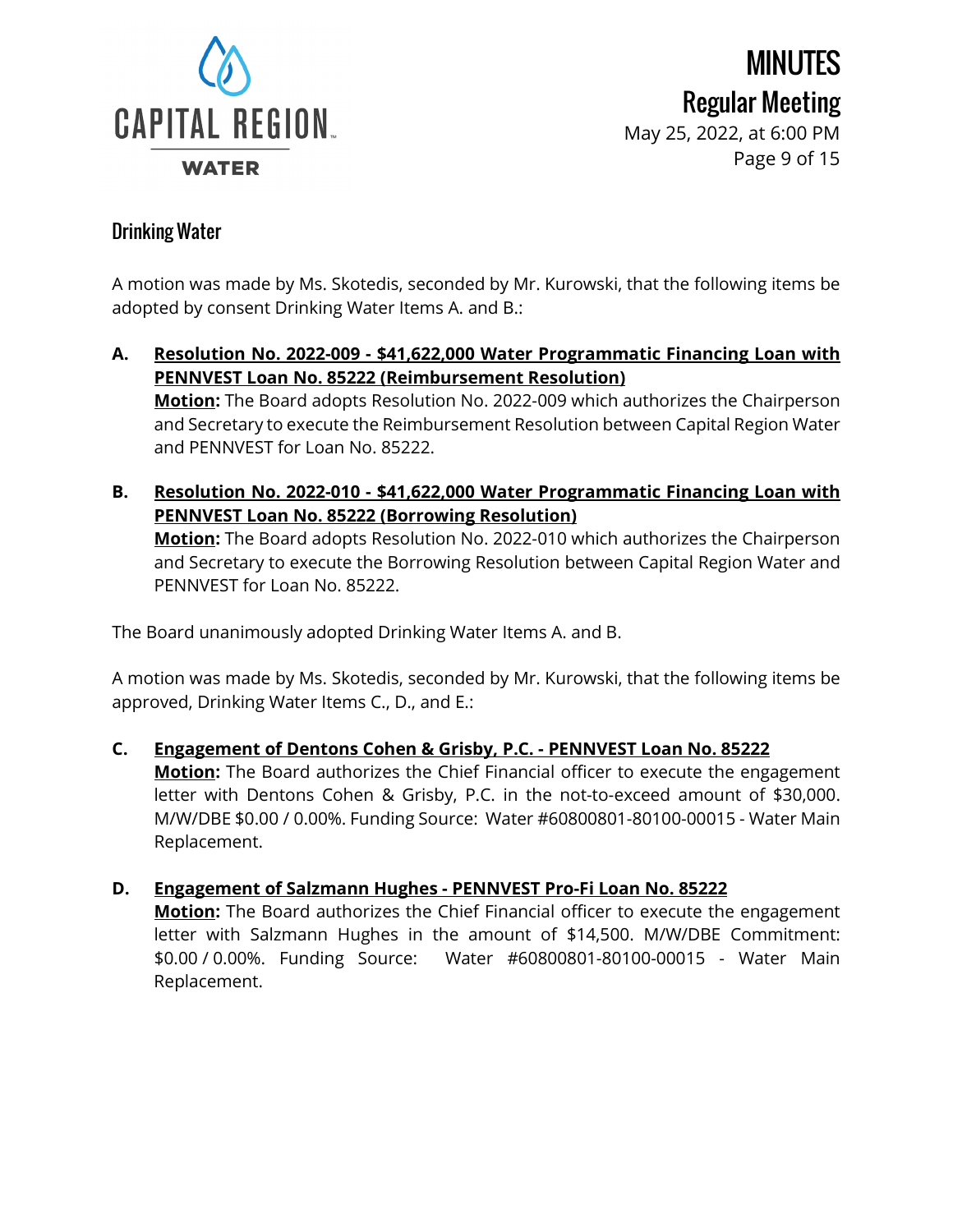

#### **E. Authorization to Open Bank Account at First National Bank for PENNVEST Loan No. 85222**

**Motion:** On the condition the Board approves the Borrowing Resolution for Water PENNVEST Pro-Fi Loan No. 85222, the Board authorizes the respective officers' execution of the Bank Resolution and Signature Card to open a bank account with First National Bank, titled CRW Water 2022 PENNVEST, effective, May 25, 2022.

The Board unanimously approved Drinking Water Items, C., D., and E.

A motion was made by Mr. Presley, seconded by Mr. Kurowski, that the following item be approved, Drinking Water Item F:

**F. 2022 Water System Improvements Project - Recommendation of Award to Wexcon, Inc.**

**Motion:** The Board authorizes the issuance of a Notice of Intent to Award and subsequent Director of Engineering's execution of Contract Documents following receipt of insurance and bonds for the 2022 Water System Improvements Project to Wexcon, Inc. in the amount of \$2,467,869, as outlined in Wexcon Inc.'s Bid Documents, dated May 2, 2022. M/W/DBE Commitment: \$370,245 / 15.0% MBE and \$143,100 / 5.8% WBE. Source: Water #60800801-80100-00015 - Water Main Replacement.

The Board unanimously approved Drinking Water Item F.

A motion was made by Mr. Presley, seconded by Mr. Kurowski, that the following item be approved, Drinking Water Item G:

#### **G. Task Order 2022-12-01: Forest Management Services with Appalachian Forest Consultants**

**Motion:** The Board authorizes the Director of Strategic Initiatives to execute Task Order 2022-12-01, dated May 5, 2022, with Appalachian Forest Consultants for forest management services for a not to exceed fee of \$31,438. Funding Source: Water #60504541-54105 – Wtr Forest Management Services.

The Board unanimously approved Drinking Water Item G.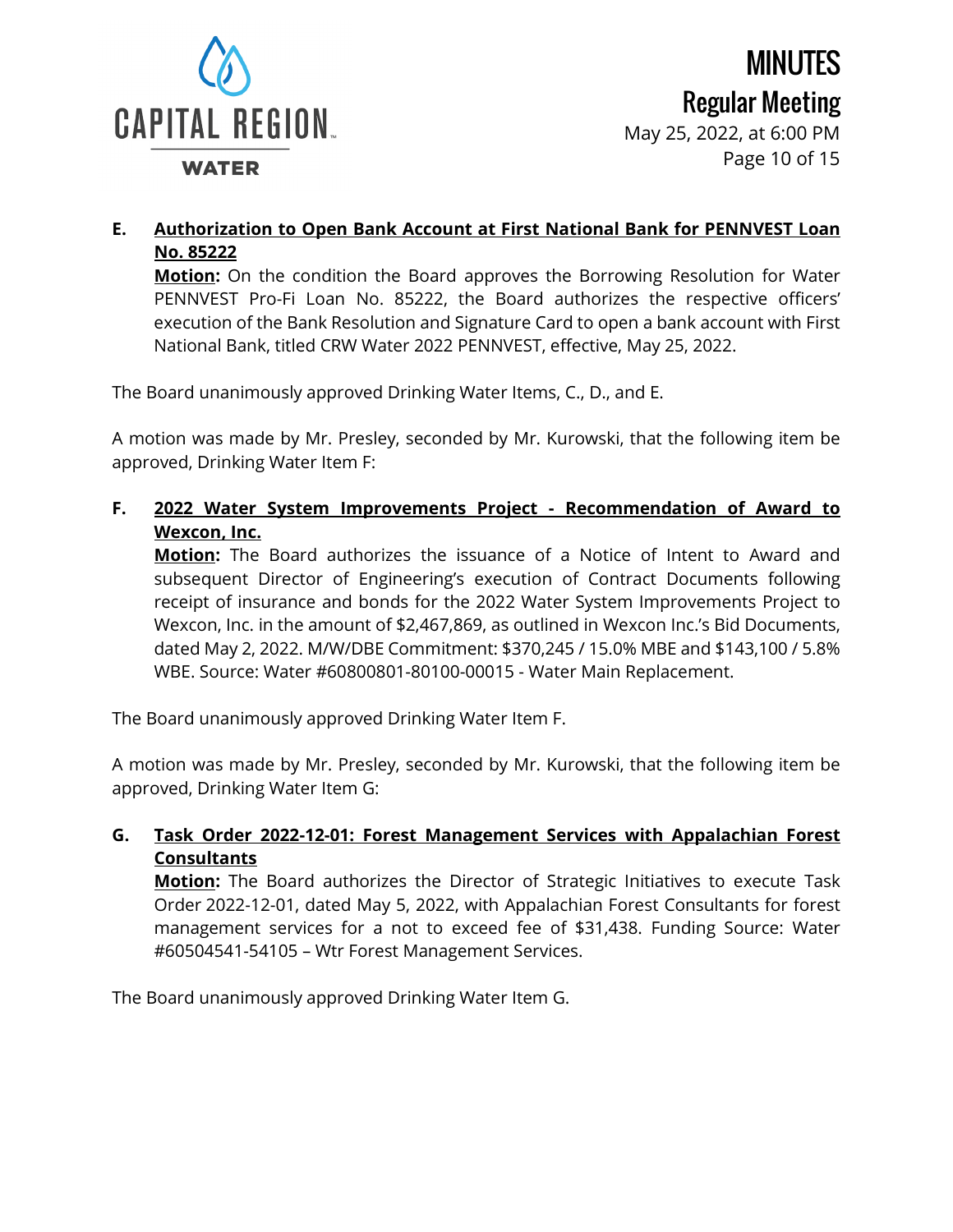

MINUTES Regular Meeting May 25, 2022, at 6:00 PM Page 11 of 15

A motion was made by Mr. Presley, seconded by Mr. Kurowski, that the following item be approved, Drinking Water Item H:

**H. Timber Product Harvest/Sale for MU24 - Recommendation to Reject Bids Motion:** The Board authorizes the Director of Strategic Initiatives to reject all bids received on April 21, 2022, for the timber product harvest/sale for MU 24 of the DeHart Property as bid value is less than anticipated. Funding Source: Water #60000455- 45520 – Wtr Timber Income.

The Board unanimously approved Drinking Water Item H.

A motion was made by Mr. Presley, seconded by Mr. Kurowski, that the following item be approved, Drinking Water Item I:

**I. Purchase of (C-95) Service Body Upfit for the 2023 International MV607 SBA Main Break Truck from MJR-Stephenson Equipment for the Drinking Water Department**

**Motion:** The Board authorizes the Director of Operations to procure one Service Body Upfit for the (C-95) 2023 International MV607 SBA Main Break Truck (C-95) from MJR-Stephenson Equipment for the Drinking Water Department in the amount of \$162,008. Funding Source: Water #60800804-80400-00221 – Main Break Truck.

The Board unanimously approved Drinking Water Item I.

# **Wastewater**

A motion was made by Ms. Skotedis, seconded by Mr. Kurowski, that the following item be adopted, Wastewater Item A.

**A. Resolution No. 2022-008 - \$65,000,000 Wastewater Programmatic Financing PENNVEST Loan No. 75376 (Redesignation Resolution)**

**Motion:** The Board adopts Resolution No. 2022-008 which authorizes the Chairperson and Secretary to execute the Redesignation Resolution between Capital Region Water and PENNVEST Loan No. 75376. Funding Source: N/A.

The Board unanimously adopted Wastewater Item A.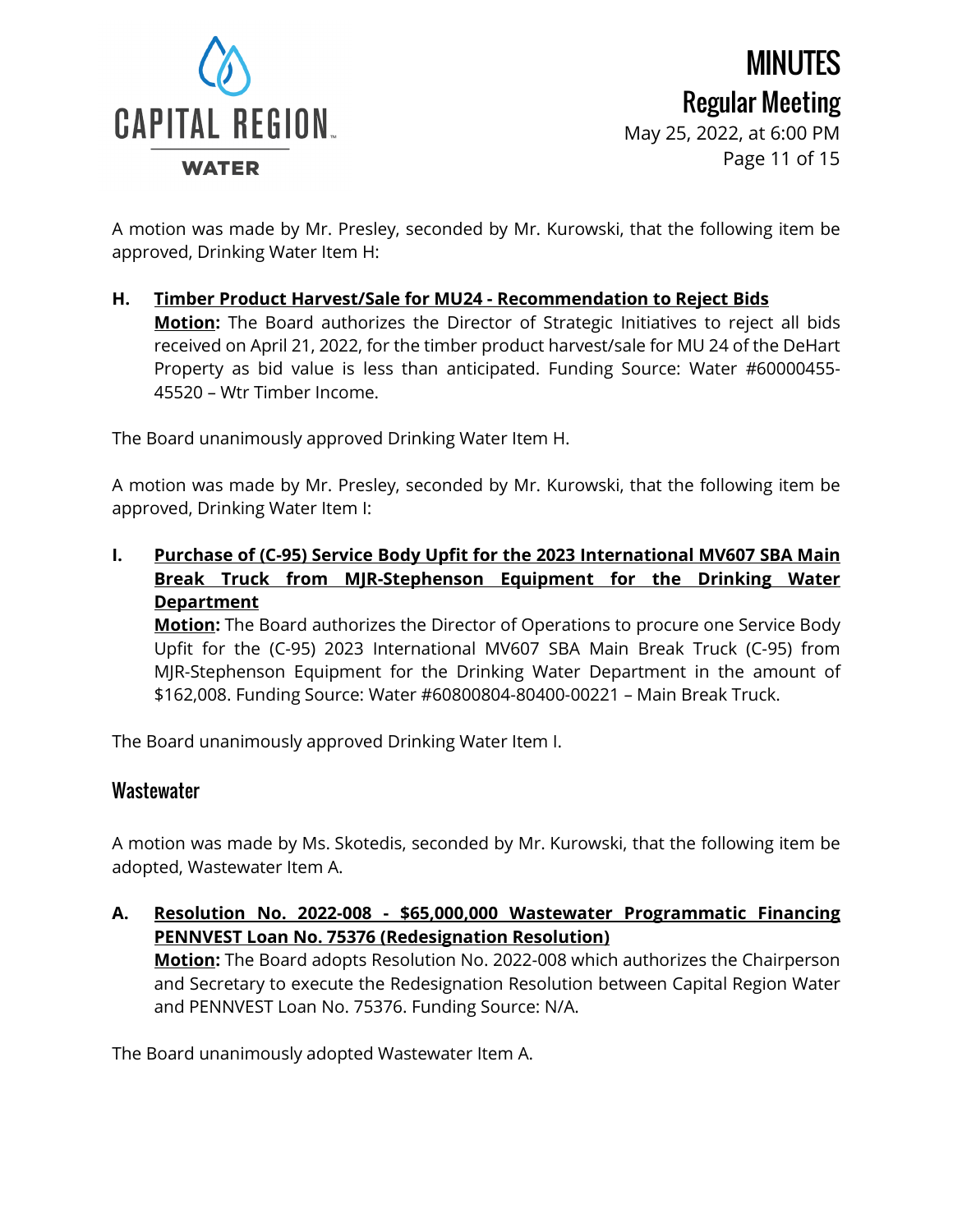

MINUTES Regular Meeting May 25, 2022, at 6:00 PM Page 12 of 15

A motion was made by Mr. Presley, seconded by Mr. Kurowski, that the following item be approved, Wastewater Item B.

**B. Task Order 2022-14-01: Engineering Services for Sewer Pipe CCTV Inspections - Phase 6 with KCI Technologies, Inc.**

**Motion:** The Board authorizes the Director of Engineering to execute Task Order 2022-14-01 with KCI Technologies, Inc., as outlined in KCI Technologies, Inc.'s Proposal, dated May 6, 2022, in the amount not to exceed \$499,995.60. M/W/DBE Commitment: \$352,260 / 70.5% MBE. Funding Source: Wastewater #80800801-80100- 00065 – Other Multi-Modal CCTV Investigation.

The Board unanimously approved Wastewater Item B.

A motion was made by Mr. Enders, seconded by Mr. Presley, that the following item be approved, Wastewater Item C.

**C. Front Street Interceptor Rehabilitation Phase 2 Project - Recommendation of Award to Insituform Technologies, LLC**

**Motion:** The Board authorizes the issuance of a Notice of Intent to Award and subsequent Director of Engineering's execution of Contract Documents following receipt of insurance and bonds for the Front Street Interceptor Rehabilitation Phase 2 Project to Insituform Technologies, LLC in the amount of \$16,998,626.00 as outlined in Insituform Technologies, LLC's Bid Documents, dated April 28, 2022. M/W/DBE Commitment: \$55,641.47 / 0.3% MBE, \$649,727.29 / 3.8% WBE and \$620,488 / 3.7% DBE. Source: Wastewater #80800801-080100-00083 – Front Street Interceptor Rehabilitation Phase 2.

Mr. Enders noted that Insituform Technologies, LLC was the second lowest bidder. He stated that the lowest bidder failed to provide all required documentation and was found to be non-responsive. This issue was vetted within the Operations and Engineering Committee.

The Board unanimously approved Wastewater Item C.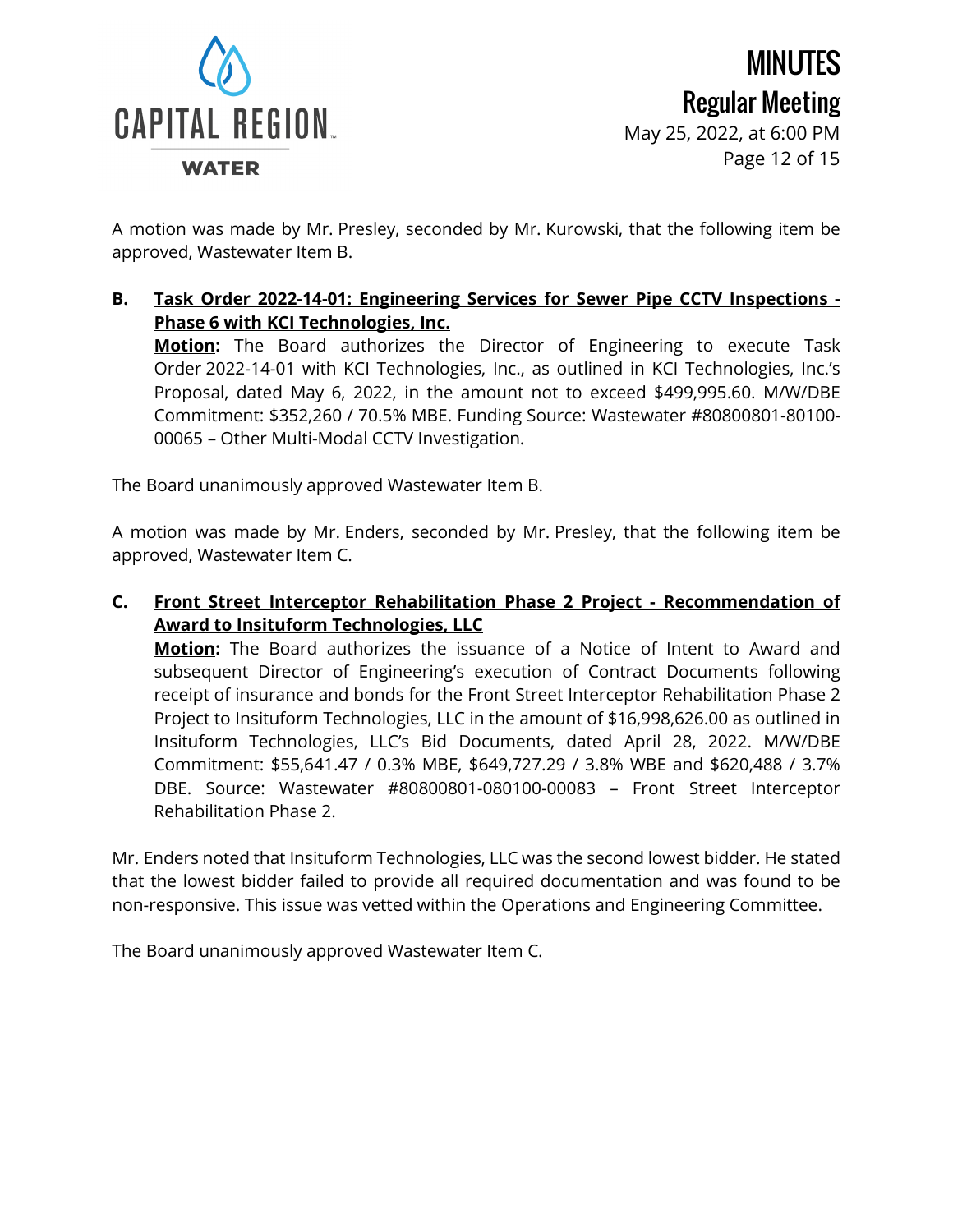

MINUTES Regular Meeting May 25, 2022, at 6:00 PM Page 13 of 15

A motion was made by Mr. Presley, seconded by Mr. Kurowski, that the following item be approved, Wastewater Item D.

**D. Sewer and Water Maintenance Contract (Excavation 2) - Recommendation of Award to Shiloh Paving & Excavating, Inc.**

**Motion:** The Board authorizes the issuance of a Notice of Intent to Award and subsequent Director of Engineering's execution of Contract Documents following receipt of insurance and bonds for the Sewer and Water Maintenance Project (Excavation No. 2) to Shiloh Paving & Excavating, Inc. in the amount of \$2,315,307.05 as outlined in Shiloh Paving & Excavating, Inc.'s bid documents, dated May 6, 2022. M/W/DBE Commitment: \$0.00 / 0.00%. Funding Source: Wastewater #80800801-80100- 00026 Collection System Rehab and Water #60800801-80100-00015 - Water Main Replacement.

The Board unanimously approved Wastewater Item D.

# **Stormwater**

A motion was made by Mr. Presley, seconded by Mr. Kurowski, that the following item be adopted, Stormwater Item A.

**A. Resolution No. 2022-011 (4th & Peffer Streets) and Resolution No, 2022-012 (15th & Hunter Streets) GSI Easement Agreements with HRA**

**Motion:** The Board adopts Resolution No. 2022-011 (4th & Peffer Streets) and Resolution No. 2022-012 (15th and Hunter Streets) which authorizes the Chairperson and Secretary to execute the Easement Agreements between Capital Region Water and the Redevelopment Authority of the City of Harrisburg, a/k/a Harrisburg Redevelopment Authority which shall be attached to each respective Resolution as Exhibit "A". Funding Source: N/A.

The Board unanimously adopted Stormwater Item A.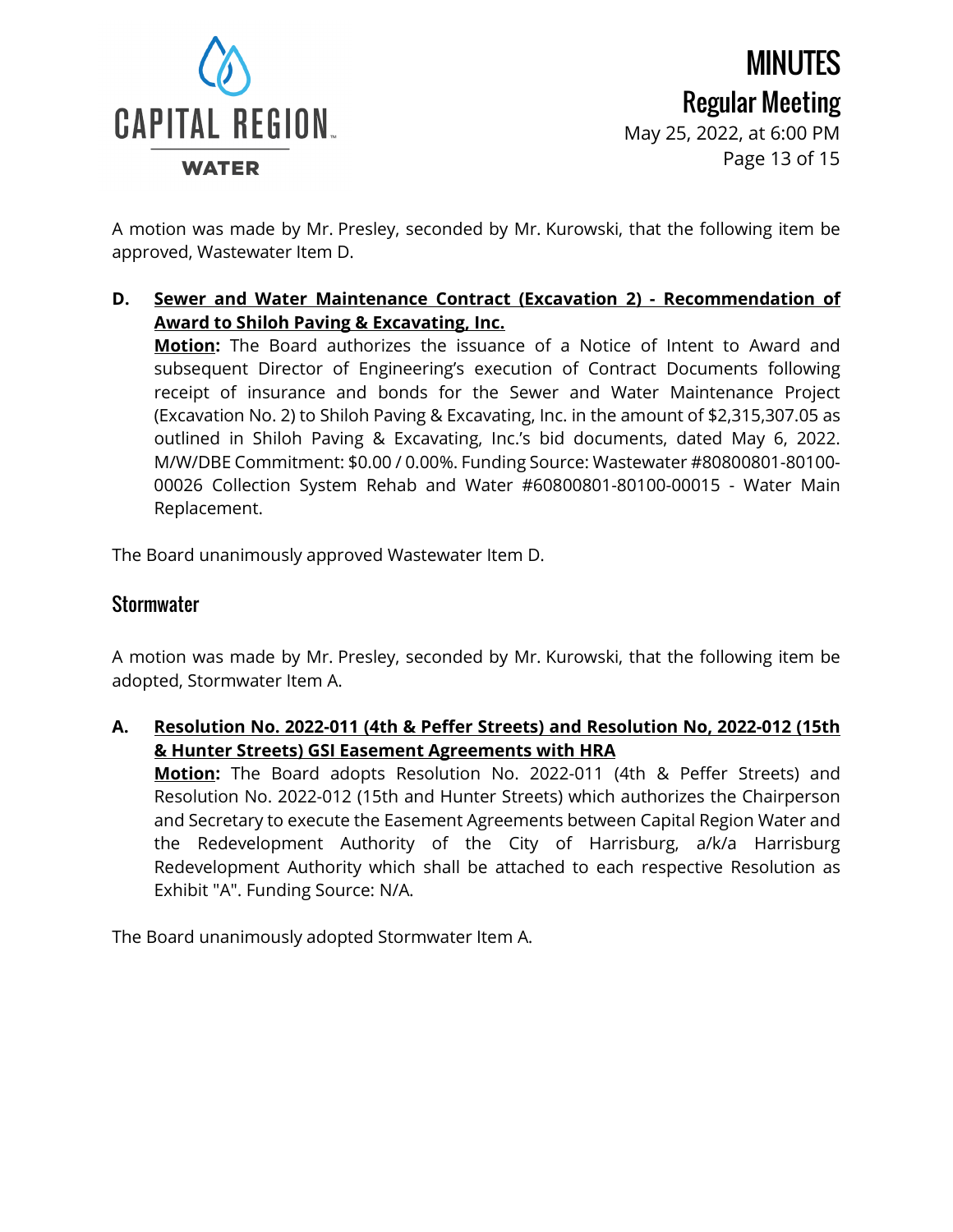

Regular Meeting May 25, 2022, at 6:00 PM Page 14 of 15

MINUTES

A motion was made by Mr. Presley, seconded by Mr. Kurowski, that the following item be adopted, Stormwater Item B.

**B. Resolution No. 2022-013 - GSI Easement Agreement with Boys and Girls Club of Harrisburg**

**Motion:** The Board adopts Resolution No. 2022-013 which authorizes the Chairperson and Secretary to execute the Easement Agreement between Capital Region Water and the Boys and Girls Club of Harrisburg which shall be attached as Exhibit "A". Funding Source: N/A.

The Board unanimously adopted Stormwater Item B.

### IX. Public Comment – Non-Agenda Items (3 Minutes) – None.

#### X. Board Member Comments

Mr. Enders provided the comments listed below.

- He was horrified to see over the past few weeks that this country has again experienced multiple mass shootings: (1) a supermarket in Buffalo, New York (racial hate crime); (2) incident at a church in Laguna Woods, California (another hate crime); and, (3) yesterday another school shooting in Uvalde, Texas which claimed the lives of twentyone people, many of whom were fourth grade children.
- His Mom was a public-school teacher her entire career and she worried about these types of incidents every day. While this Board can't do anything about this issue, he is so frustrated that this is still happening. If you are a legislator that has the ability to make a change, make it and shame on you if you don't.
- While the numbers are debatable, the vast majority are in favor of sensible gun control, universal background checks, and red flag laws. While this Board here cannot do anything about this issue, he doesn't want to lose sight that even CRW employees stopped what they were doing in their professional jobs to do the right thing and help others, now we need our legislators to do the right thing.